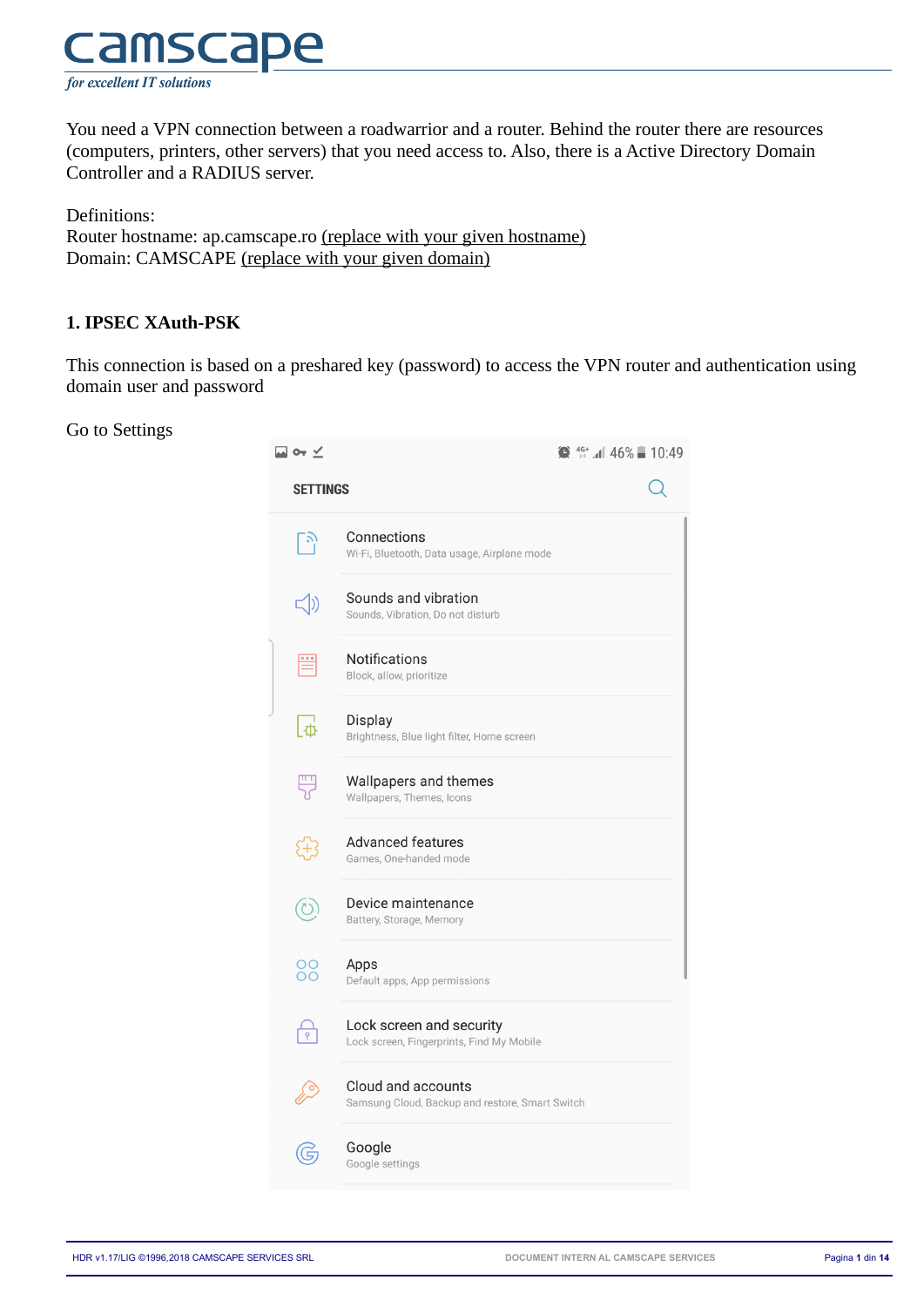

## And choose More / Other settings

|                                                                                  | $\bullet$ $46^{\circ}$ 46% 10:49 |
|----------------------------------------------------------------------------------|----------------------------------|
| <b>CONNECTIONS</b>                                                               |                                  |
| Wi-Fi<br>Connect to Wi-Fi networks.                                              |                                  |
| Bluetooth<br>Connect to nearby Bluetooth devices.                                |                                  |
| Phone visibility<br>Allow other devices to find your phone and transfer files.   |                                  |
| Data usage                                                                       |                                  |
| Airplane mode<br>Turn off calling, messaging functions, and Mobile data.         |                                  |
| NFC and payment<br>Make mobile payments, share data, and read or write NFC tags. |                                  |
| Mobile Hotspot and Tethering                                                     |                                  |
| Mobile networks                                                                  |                                  |
| Location<br>Location services turned off.                                        |                                  |
| More connection settings                                                         |                                  |
| <b>LOOKING FOR SOMETHING ELSE?</b><br><b>SAMSUNG CLOUD</b>                       |                                  |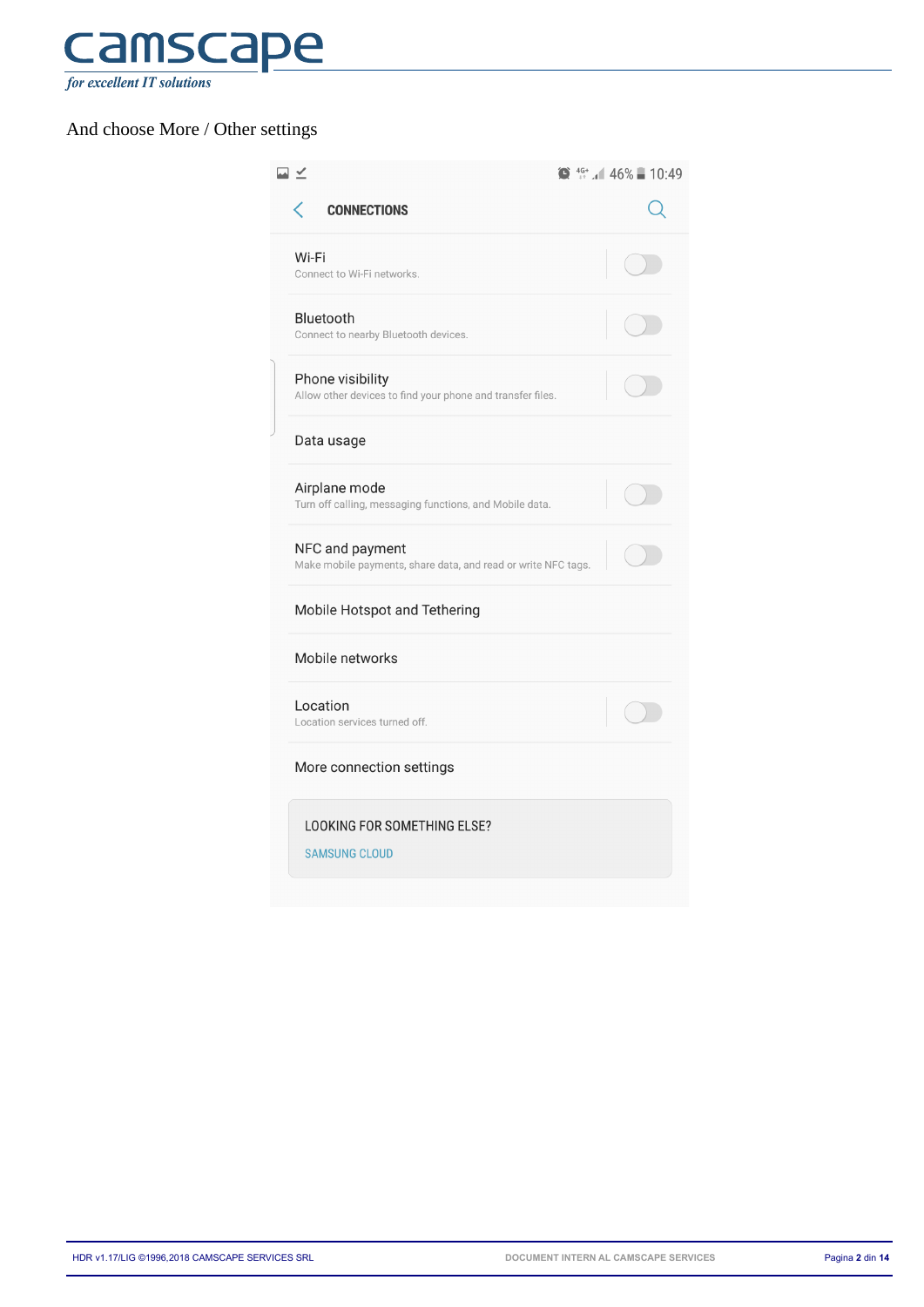

#### Next, choose VPN

| ⊡ ⊻                                                                                       | $\bullet$ $^{46}$ $\cdot$ 45% 10:50 |
|-------------------------------------------------------------------------------------------|-------------------------------------|
| <b>MORE CONNECTION SETTINGS</b><br>く                                                      |                                     |
| Nearby device scanning<br>On                                                              |                                     |
| Printing                                                                                  |                                     |
| MirrorLink<br>Connect your device to your car to access useful apps safely while driving. |                                     |
| Download booster<br>Off                                                                   |                                     |
| <b>VPN</b><br>Set up and manage Virtual Private Networks (VPNs).                          |                                     |
|                                                                                           |                                     |
|                                                                                           |                                     |
|                                                                                           |                                     |
|                                                                                           |                                     |
|                                                                                           |                                     |
|                                                                                           |                                     |
|                                                                                           |                                     |
|                                                                                           |                                     |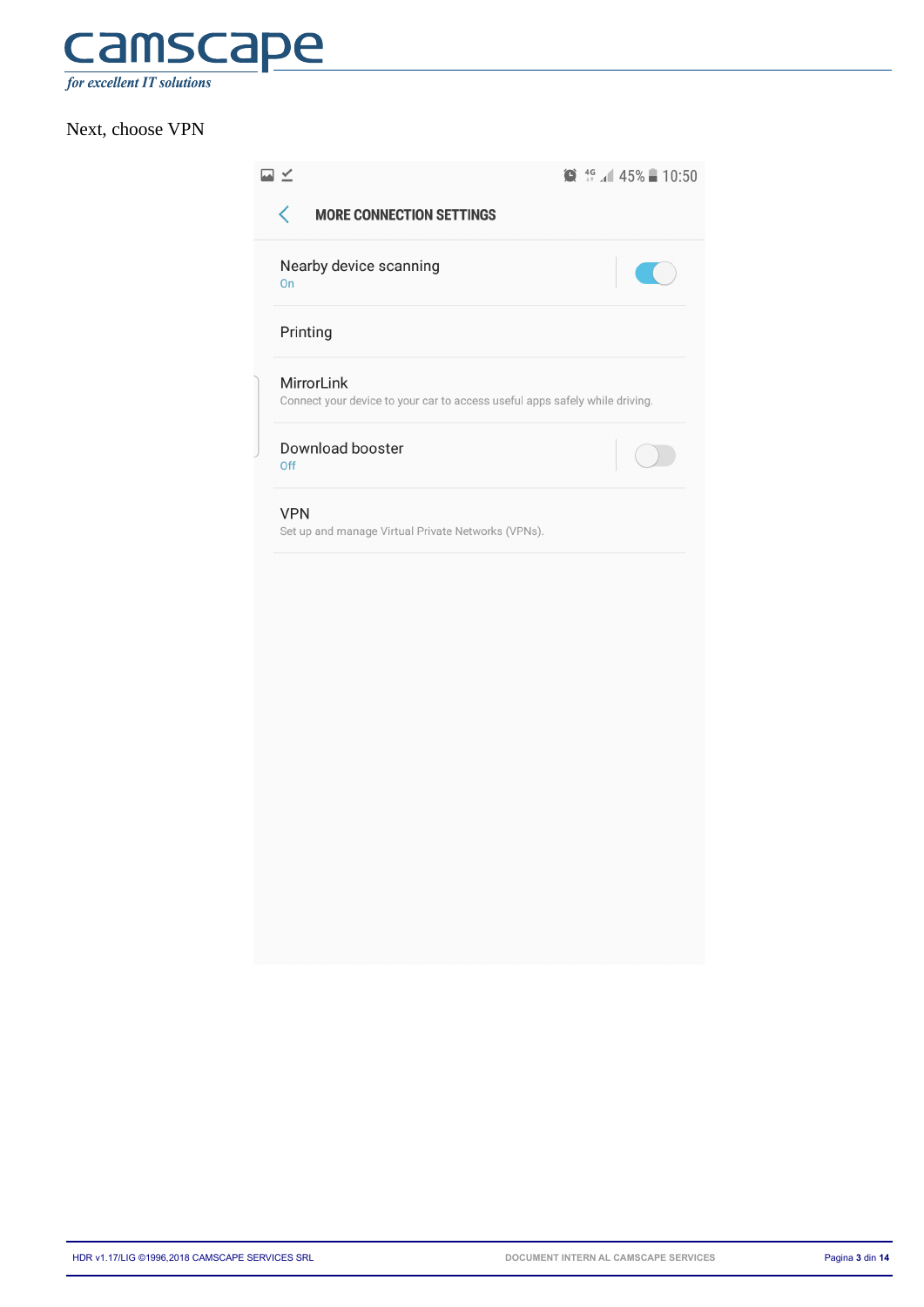

## Choose Add VPN

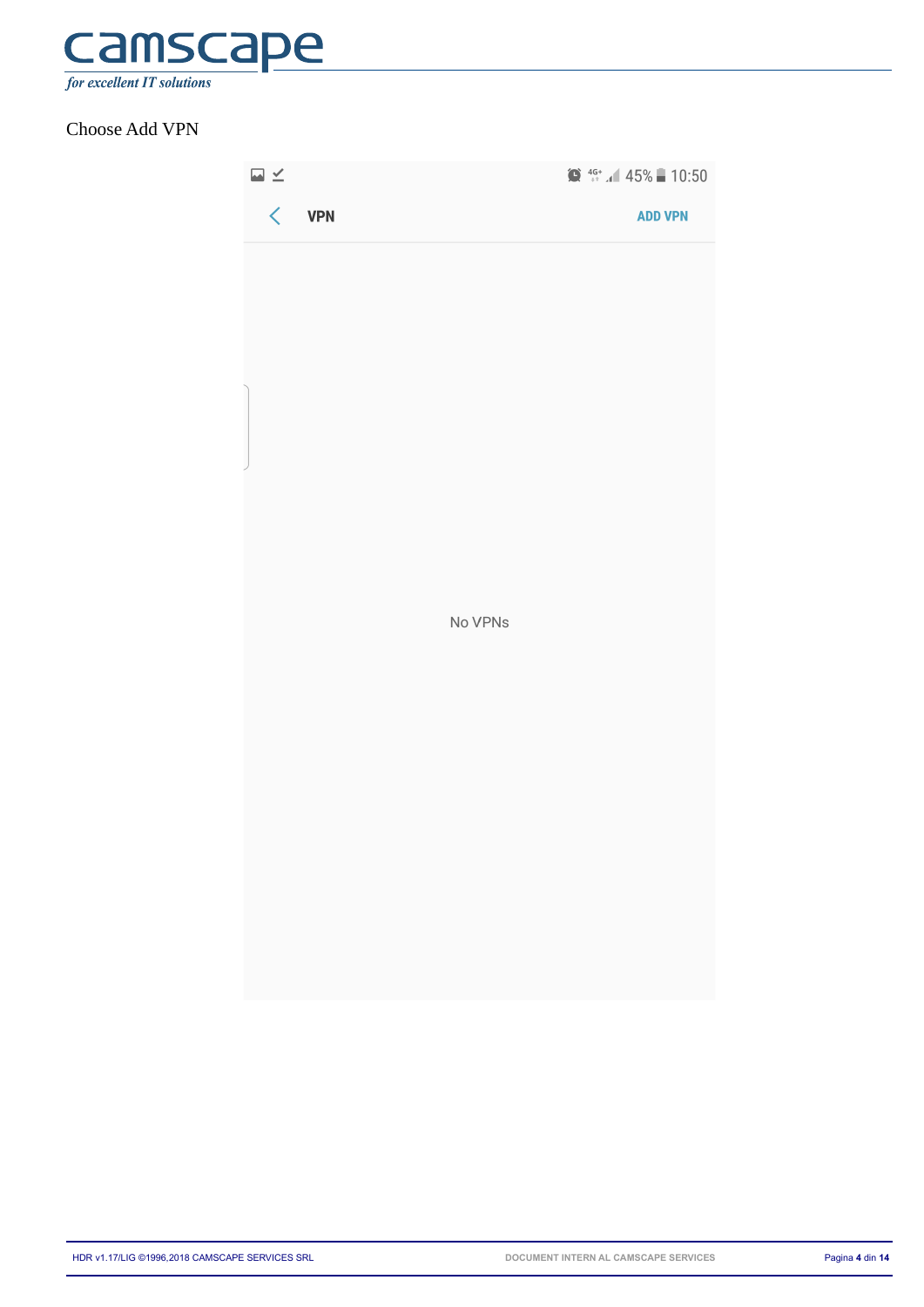

#### Enter connection data:

|                         |               | $\bullet$ 46 $\cdot$ 45% 10:51 |
|-------------------------|---------------|--------------------------------|
|                         |               | April 201                      |
| <b>Add VPN</b>          |               |                                |
| Name                    |               |                                |
| CamscapeVPN             |               |                                |
| Type                    |               |                                |
| <b>IPSec Xauth PSK</b>  |               |                                |
| Server address          |               |                                |
| ap.camscape.ro          |               |                                |
| <b>IPSec identifier</b> |               |                                |
| Not used                |               |                                |
| IPsec pre-shared key    |               |                                |
|                         |               |                                |
| ) Show advanced options |               |                                |
| Username                |               |                                |
| Password                |               |                                |
| Always-on VPN           |               |                                |
|                         | <b>CANCEL</b> | <b>SAVE</b>                    |

Pre-shared key / Secret / Parola Server address: your VPN server Check Always-on VPN to avoid disabling VPN when phone enters sleep mode. Will consume extra battery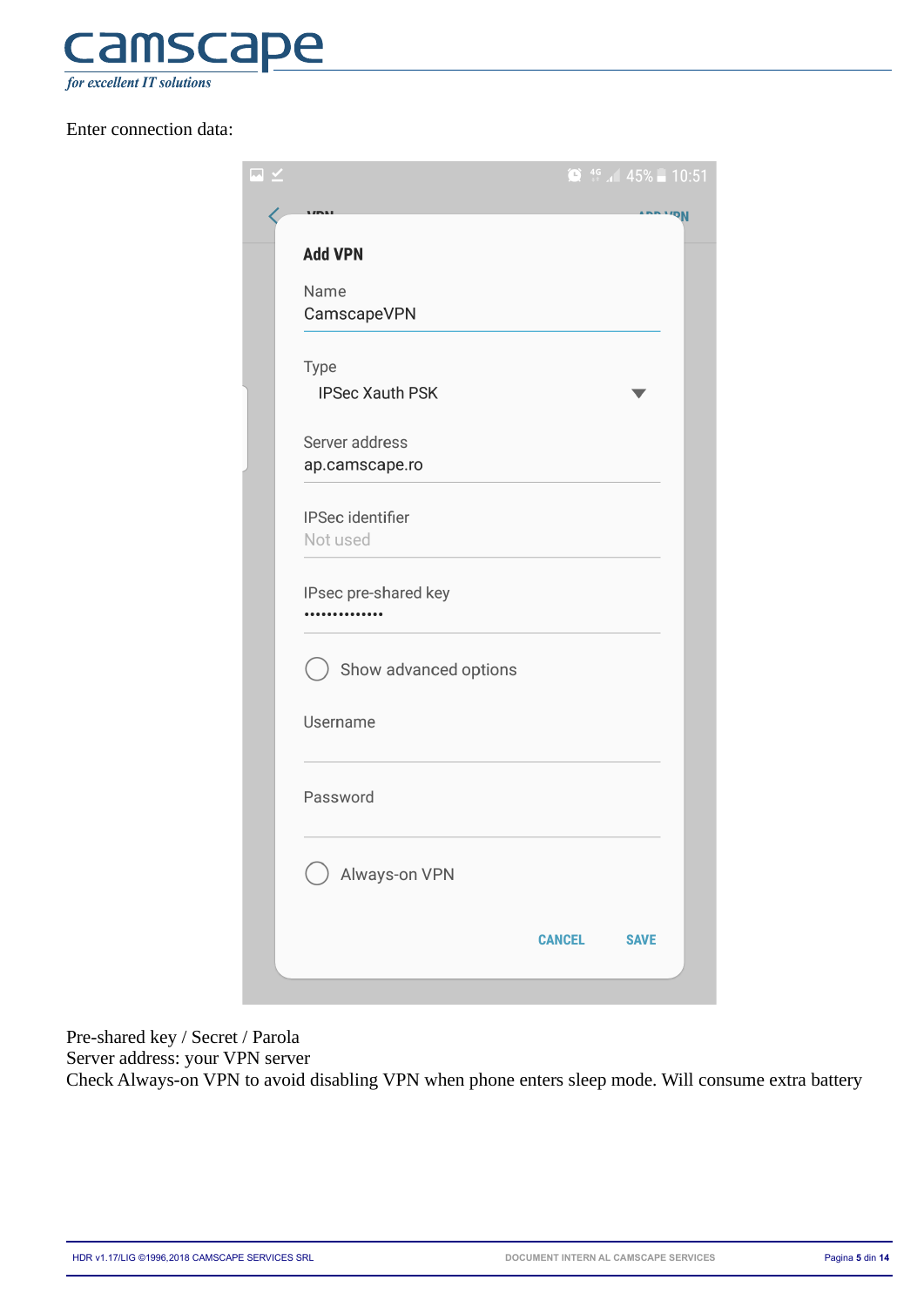

When connect, enter AD Domain user and password.

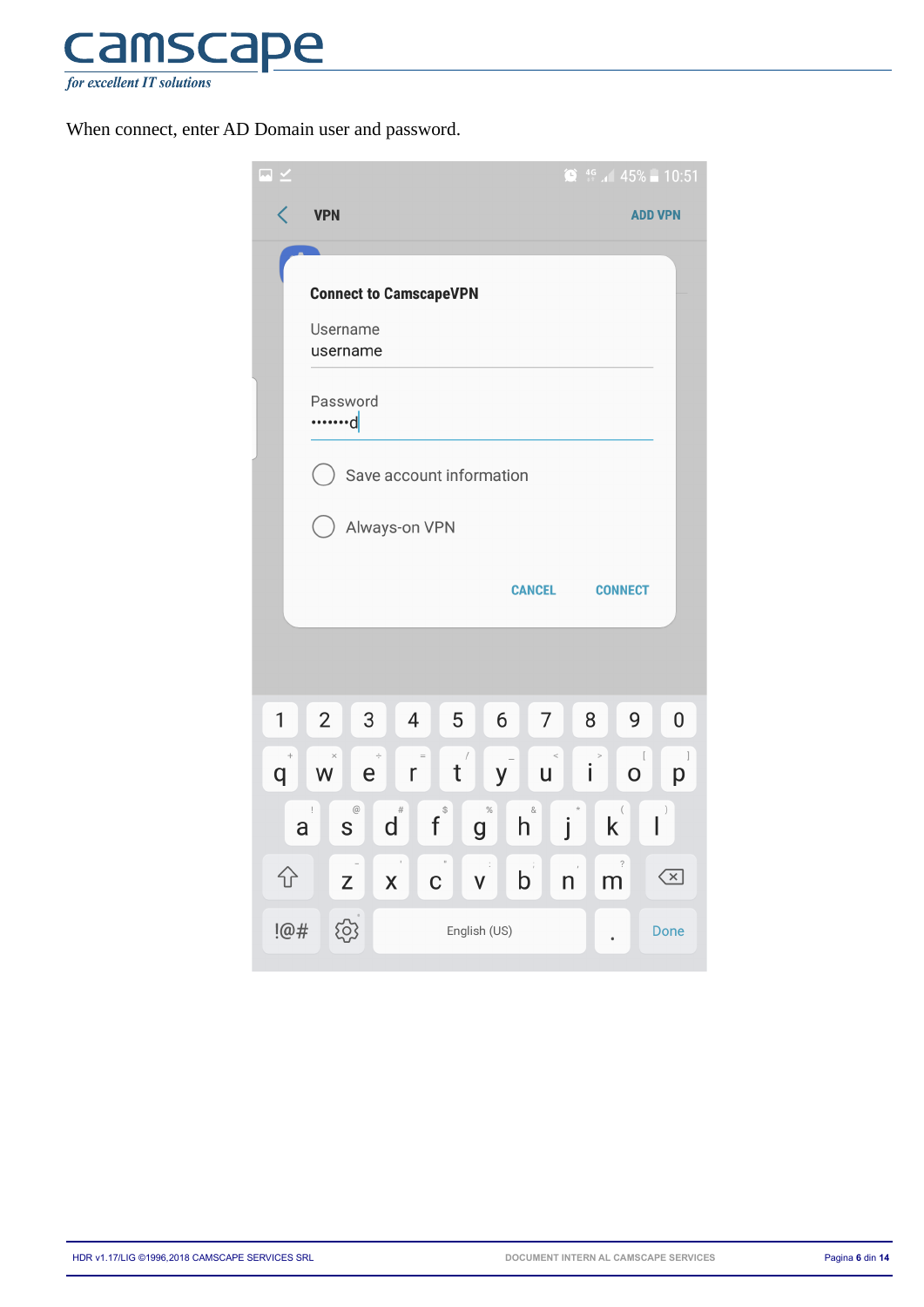

# **1. IPSEC Hybrid XAuth**

This connection is based on a certificate to access the VPN router and authentication using domain user and password

Access defined certificate URL. The phone will automatically choose installing the certificate.

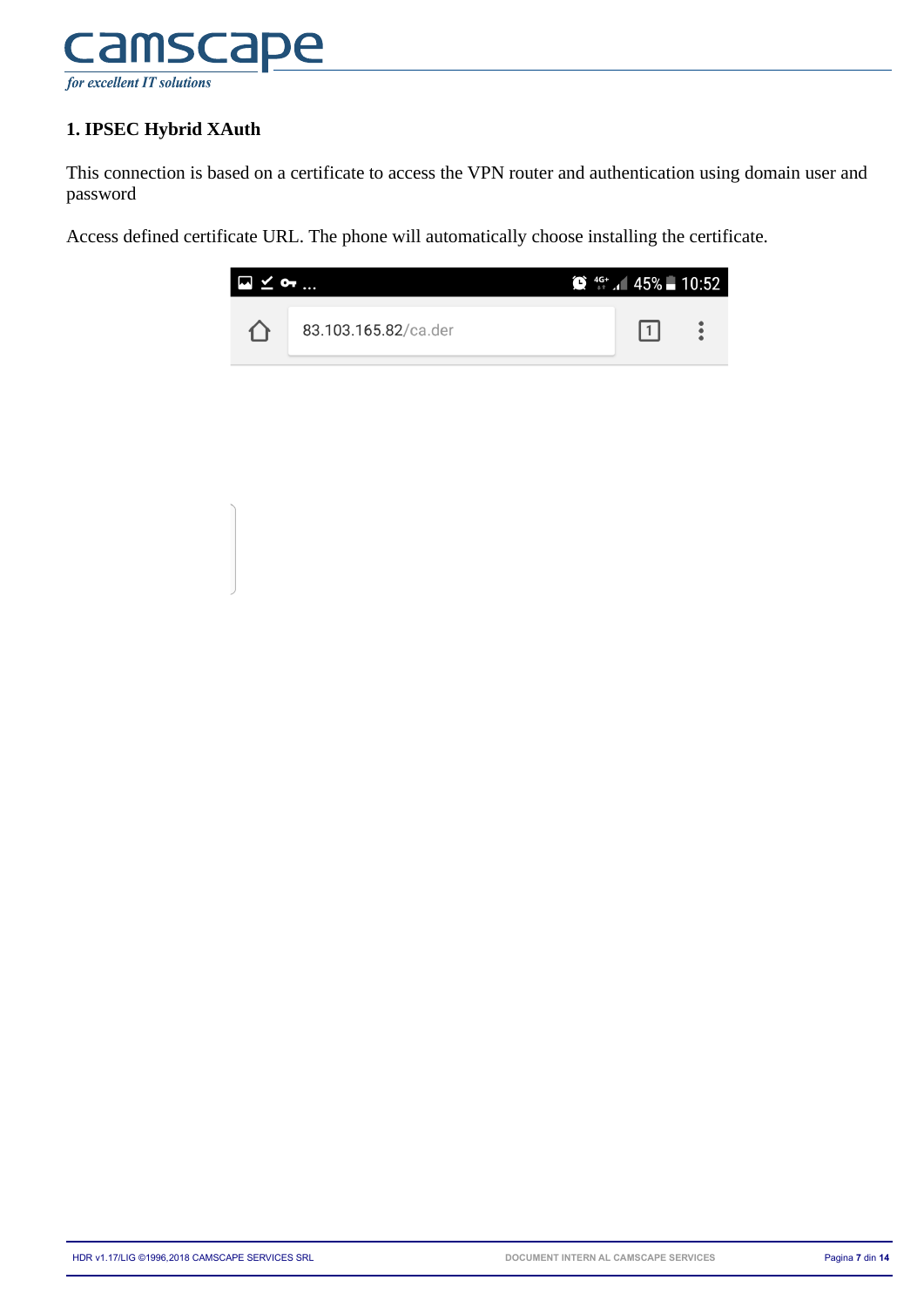

# Go to Settings

| ⊡ ⊶ ⊻ |                         |                                                                       | $\bullet$ $46^{\circ}$ $\cdot$ $\bullet$ $41$ 46% $\bullet$ 10:49 |
|-------|-------------------------|-----------------------------------------------------------------------|-------------------------------------------------------------------|
|       | <b>SETTINGS</b>         |                                                                       |                                                                   |
|       | رد_                     | Connections<br>Wi-Fi, Bluetooth, Data usage, Airplane mode            |                                                                   |
|       | ( )                     | Sounds and vibration<br>Sounds, Vibration, Do not disturb             |                                                                   |
|       |                         | Notifications<br>Block, allow, prioritize                             |                                                                   |
|       | $\overline{\mathbb{Q}}$ | Display<br>Brightness, Blue light filter, Home screen                 |                                                                   |
|       |                         | Wallpapers and themes<br>Wallpapers, Themes, Icons                    |                                                                   |
|       | ť                       | <b>Advanced features</b><br>Games, One-handed mode                    |                                                                   |
|       | $\odot$                 | Device maintenance<br>Battery, Storage, Memory                        |                                                                   |
|       | $\frac{00}{00}$         | Apps<br>Default apps, App permissions                                 |                                                                   |
|       | $\frac{\Box}{\gamma}$   | Lock screen and security<br>Lock screen, Fingerprints, Find My Mobile |                                                                   |
|       |                         | Cloud and accounts<br>Samsung Cloud, Backup and restore, Smart Switch |                                                                   |
|       |                         | Google<br>Google settings                                             |                                                                   |

And choose More / Other settings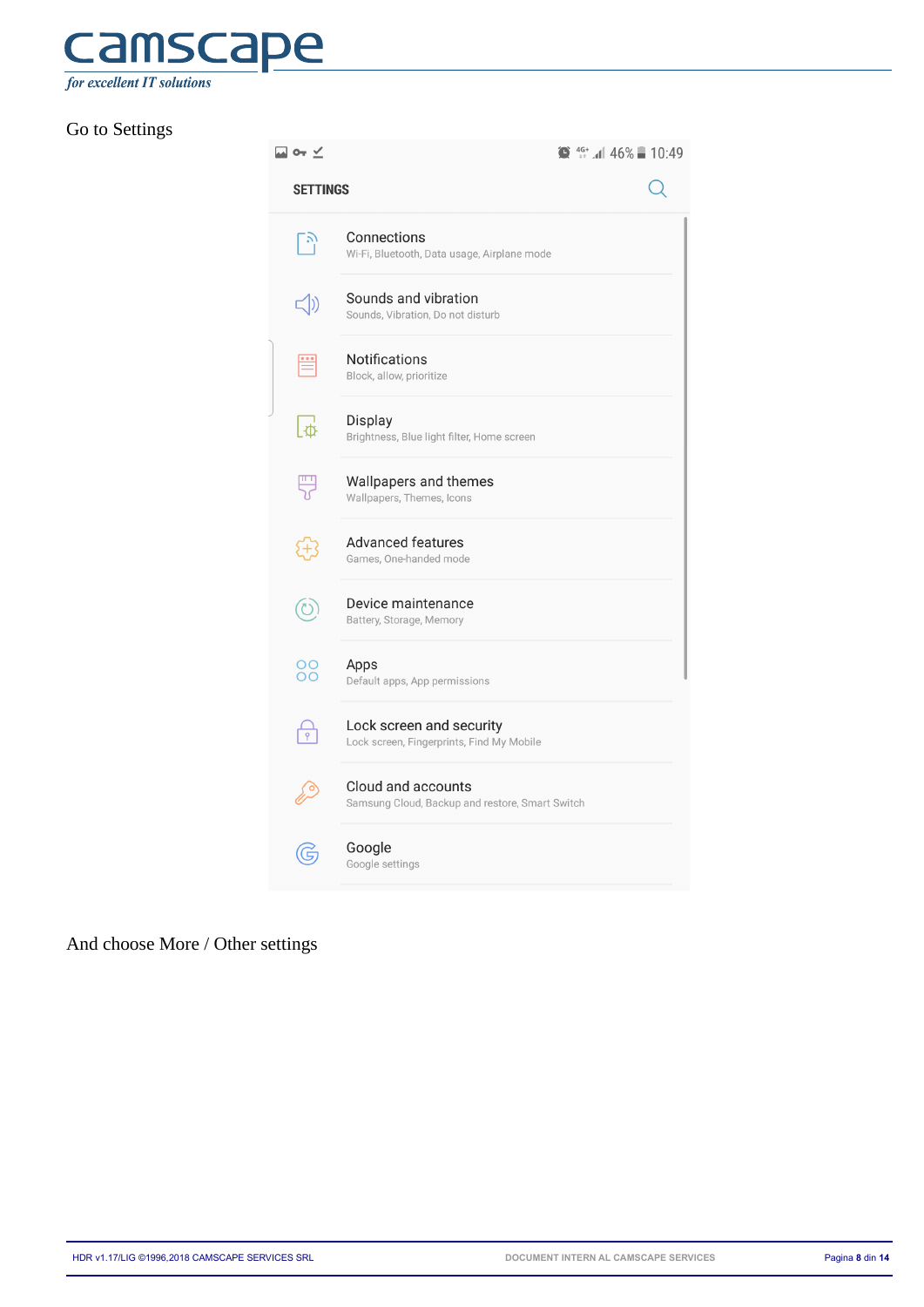

|                                                                                  | $\bullet$ $46^{\circ}$ $\bullet$ 46% 10:49 |
|----------------------------------------------------------------------------------|--------------------------------------------|
| <b>CONNECTIONS</b>                                                               |                                            |
| Wi-Fi<br>Connect to Wi-Fi networks.                                              |                                            |
| Bluetooth<br>Connect to nearby Bluetooth devices.                                |                                            |
| Phone visibility<br>Allow other devices to find your phone and transfer files.   |                                            |
| Data usage                                                                       |                                            |
| Airplane mode<br>Turn off calling, messaging functions, and Mobile data.         |                                            |
| NFC and payment<br>Make mobile payments, share data, and read or write NFC tags. |                                            |
| Mobile Hotspot and Tethering                                                     |                                            |
| Mobile networks                                                                  |                                            |
| Location<br>Location services turned off.                                        |                                            |
| More connection settings                                                         |                                            |
| <b>LOOKING FOR SOMETHING ELSE?</b><br><b>SAMSUNG CLOUD</b>                       |                                            |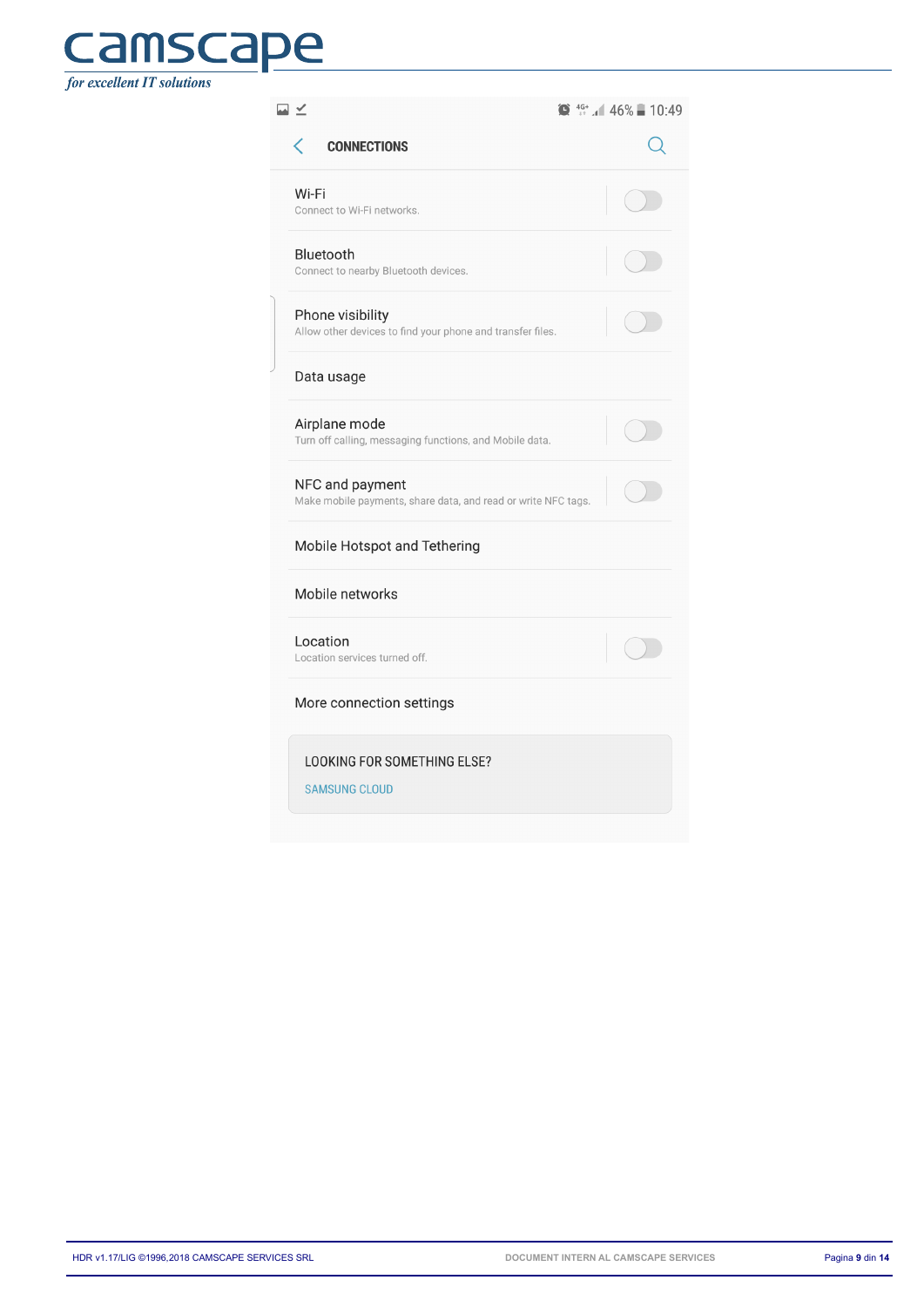

#### Next, choose VPN

| コビ                                                                                        | $\bullet$ $^{46}$ $\cdot$ 45% 10:50 |
|-------------------------------------------------------------------------------------------|-------------------------------------|
| <b>MORE CONNECTION SETTINGS</b><br>ぐ                                                      |                                     |
| Nearby device scanning<br>On                                                              |                                     |
| Printing                                                                                  |                                     |
| MirrorLink<br>Connect your device to your car to access useful apps safely while driving. |                                     |
| Download booster<br>Off                                                                   |                                     |
| <b>VPN</b><br>Set up and manage Virtual Private Networks (VPNs).                          |                                     |
|                                                                                           |                                     |
|                                                                                           |                                     |
|                                                                                           |                                     |
|                                                                                           |                                     |
|                                                                                           |                                     |
|                                                                                           |                                     |
|                                                                                           |                                     |
|                                                                                           |                                     |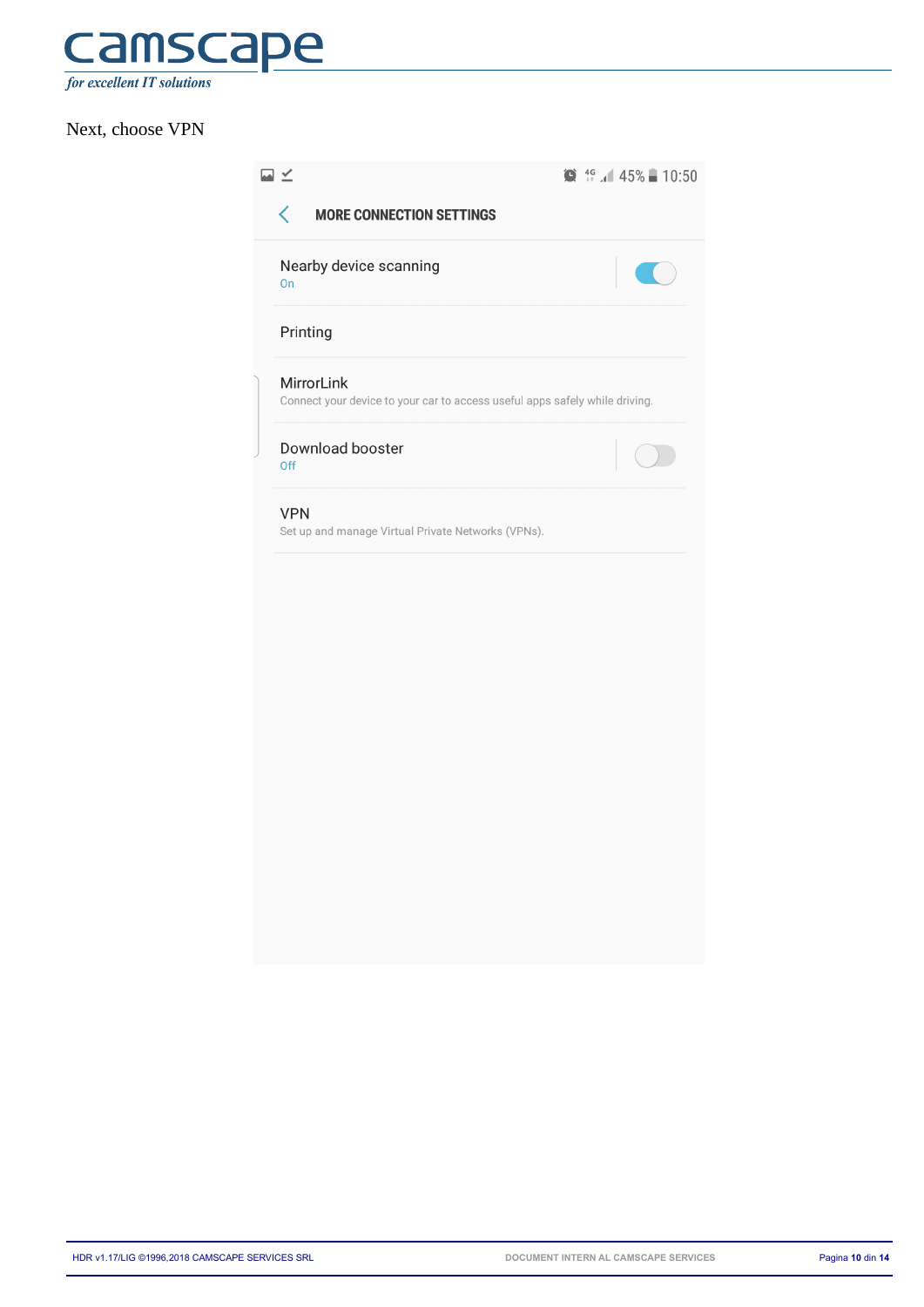

## Choose Add VPN

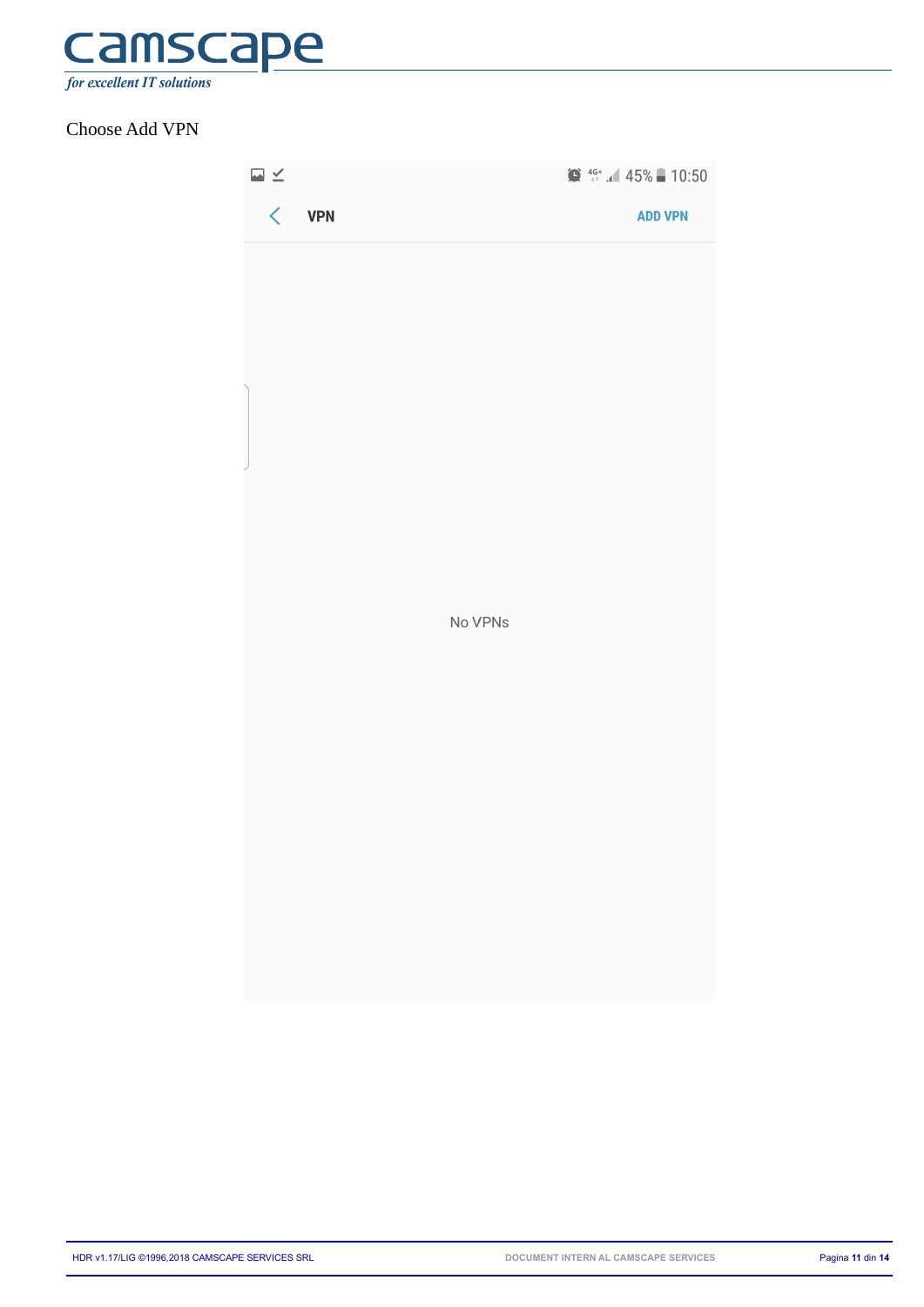

# Enter connection data:

| $\blacksquare$ $\leq$ OT    |               | $\bullet$ $^{46+}$ $\bullet$ 44% 10:53 |
|-----------------------------|---------------|----------------------------------------|
| <b>Add VPN</b>              |               |                                        |
| Name                        |               |                                        |
| CamscapeVPN                 |               |                                        |
| Type                        |               |                                        |
| IPSec Hybrid RSA            |               |                                        |
| Server address              |               |                                        |
| ap.camscape.ro              |               |                                        |
| <b>IPSec CA certificate</b> |               |                                        |
| Do not verify server.       |               |                                        |
| IPSec server certificate    |               |                                        |
| Received from server        |               |                                        |
| Show advanced options       |               |                                        |
| Username                    |               |                                        |
| Password                    |               |                                        |
| Always-on VPN               |               |                                        |
|                             | <b>CANCEL</b> | <b>SAVE</b>                            |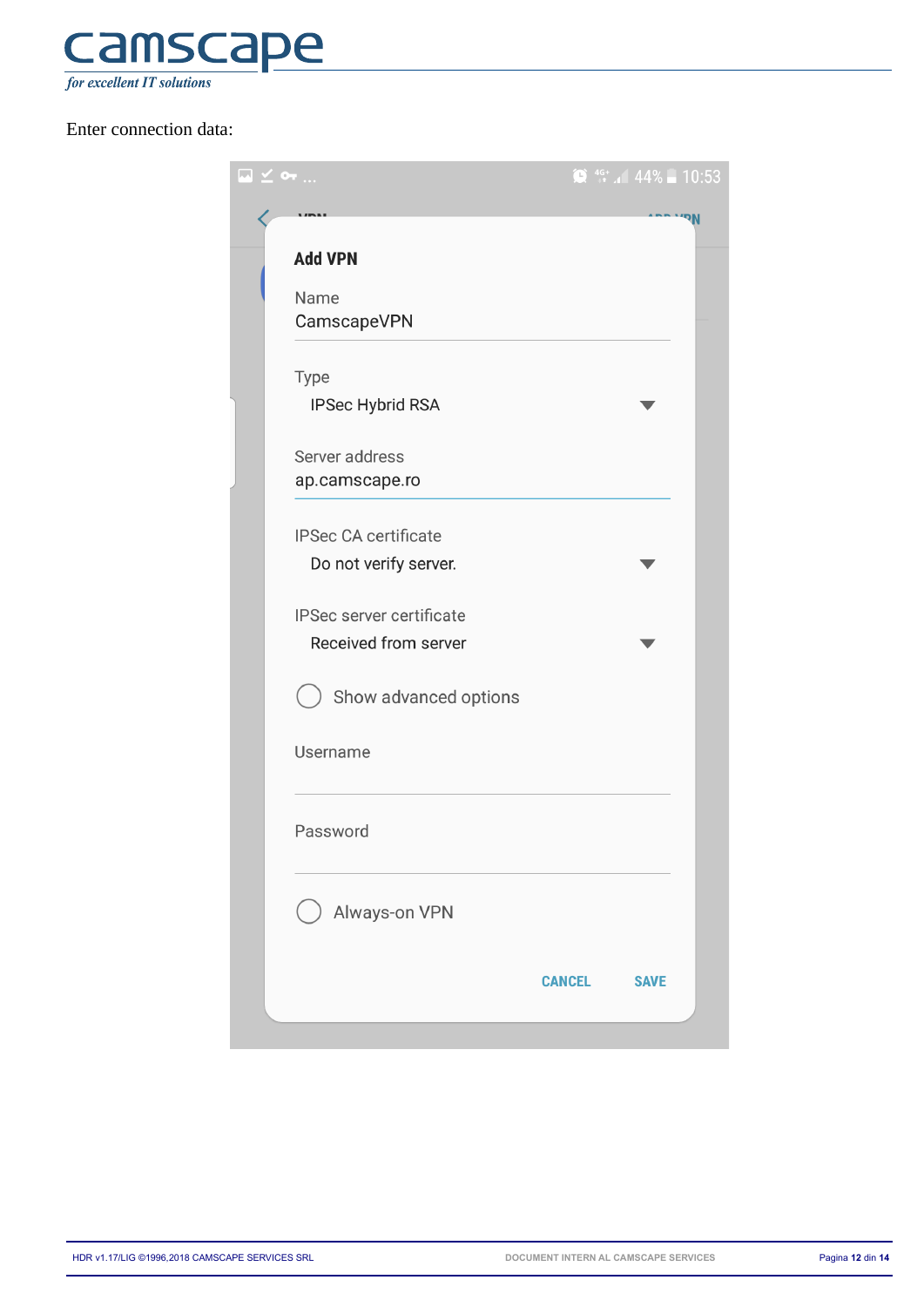

Choose CA certificate downloaded before:

| $\overline{\phantom{a}}$ $\leq$ 07 |               | $\bullet$ $46+$ $.44\%$ 10:53 |
|------------------------------------|---------------|-------------------------------|
|                                    |               | $N_{\rm tot}$                 |
| <b>Add VPN</b>                     |               |                               |
| Name<br>CamscapeVPN                |               |                               |
| Type                               |               |                               |
| IPSec Hybrid RSA                   |               |                               |
| Server address<br>ap.camscape.ro   |               |                               |
| <b>IPSec CA certificate</b>        |               |                               |
| Do not verify server.              |               |                               |
| Apcamscape.ro                      |               |                               |
| Show advanced options              |               |                               |
| Username                           |               |                               |
| Password                           |               |                               |
| Always-on VPN                      |               |                               |
|                                    | <b>CANCEL</b> | <b>SAVE</b>                   |